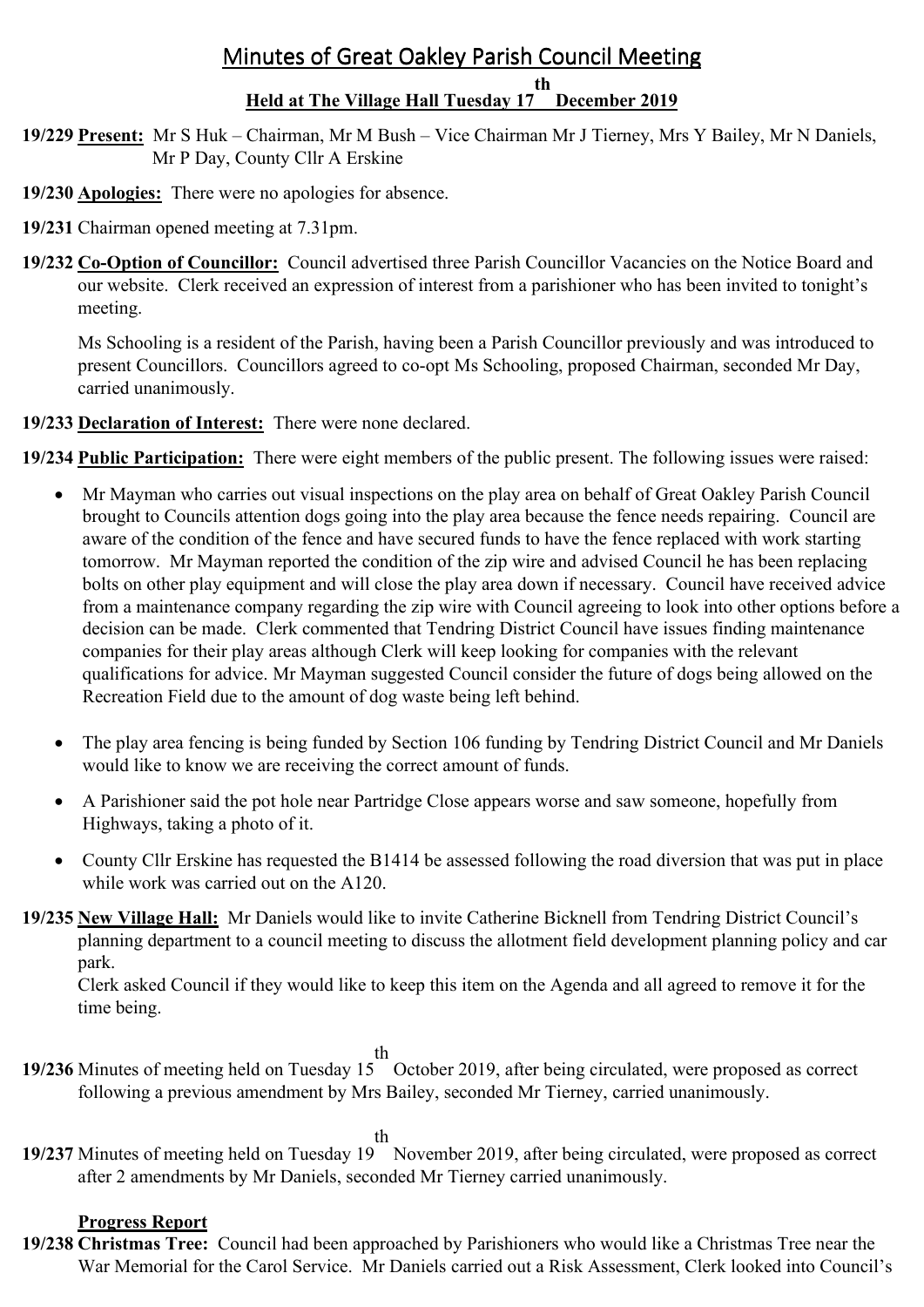Insurance cover and sought advice regarding a power supply for the lights. The action required to use the power supply would have taken too long so Mr Daniels purchased battery operated lights for the tree and was all in working order ready for the Carol Service. Council thanked Mr Daniels for all his work to achieve this.

**19/239 Litter Picking Equipment:** Little Oakley had previously requested a joint donation to purchase litter picking equipment to use in both Parishes. Council had agreed to donate £50. Mr Bush explained to Council that £100 donation would be more beneficial providing all the equipment necessary for the litter picking group and Council agreed. Proposed Mr Tierney, seconded Mrs Bailey, carried unanimously.

Mr Bush explained to Council that Little Oakley has nowhere to store the equipment when purchased. Chairman suggested using the cupboard in the Village Hall. Mrs Bailey commented there were items in the cupboard that were not used such as the table tennis table. All agreed for Clerk to contact the Caretaker to find out who owns it and the two older tables that are not used.

- **19/240 Bench:** A Parishioner had previously requested to place a memorial bench at the New Burial Ground which Council authorised subject to design and location. After circulating, Council agreed on a preferred style with Clerk meeting the Parishioner suggesting Council's preferred location, in the top right hand corner, and they have agreed to this area overlooking the Burial Ground.
- **19/241 Police Parked Cars:** Parishioners have previously reported parked cars on the pavement opposite the shop in the High Street, causing an obstruction to pedestrians. Council suggested contacting the new Police contact we have been provided with. Following this, it doesn't fall into a police remit but Council's concerns will be forwarded onto their partners at Tendring District Council and hopefully into the relevant department that deals with parking issues.
- **19/242 Village Hall Waste:** When the waste collections were changed to wheelie bins the waste at the Village Hall was no longer being collected. Veolia explained that commercial waste should never have been collected but because all waste was in black bags it was difficult to work out where the waste came from so using the wheelie bins has highlighted this issue. Clerk was asked to contact Veolia to see if an extra wheelie bin can be purchased but this is only allowed in exceptional circumstances such as a large family and for medical reasons. With this information Clerk contacted all Councillors suggesting Council purchase commercial waste bags from Veolia at a cost of £60 for 25 bags, so the waste can be cleared from the Village Hall until a permanent decision can be made. All Councillors agreed this was the best way forward. Suggestions have been made for the future such as to request users take their waste home, charging a small fee for waste or renting a large bin reciprocal. No decision has been made as yet.
- **19/243 Village Hall Tables:** Oakstones are currently using a donated table which is not ideal so they have requested two new tables. Council agreed to this request on the basis the donated table is disposed of when no longer safe to use. This was agreed by Oakstones members who attended the meeting. Two tables have now been ordered at a cost of £215.92.
- **19/244 Recreation Field Hedge:** Last month it was reported to Council that the hedge on the Recreation Field had been reduced in height by a contractor instructed and paid for by the adjacent Parishioner. Council agreed to write to them asking them to explain their actions as it is a criminal offence to cut down someone else's property without permission. Clerk circulated a letter to all Councillors who agreed on the content. Council have received a response that doesn't satisfy Council's request so a further letter will be sent.
- **19/245 Burial Ground:** Last year paving slabs were placed on two graves in the New Burial Ground without obtaining the relevant permission. The family were contacted requesting their removal then a further letter was sent advising them they would be removed. Meanwhile, the next grave plot has installed a granite slab covering the grave completely. Clerk is currently seeking the families contact details to request the removal of the slab.
- **19/246 Highways:** Council asked County Cllr Erskine if there were any updates regarding the ditch on Beaumont Road. There has been no news to date. Council were advised the next Local Highways Panel meeting is on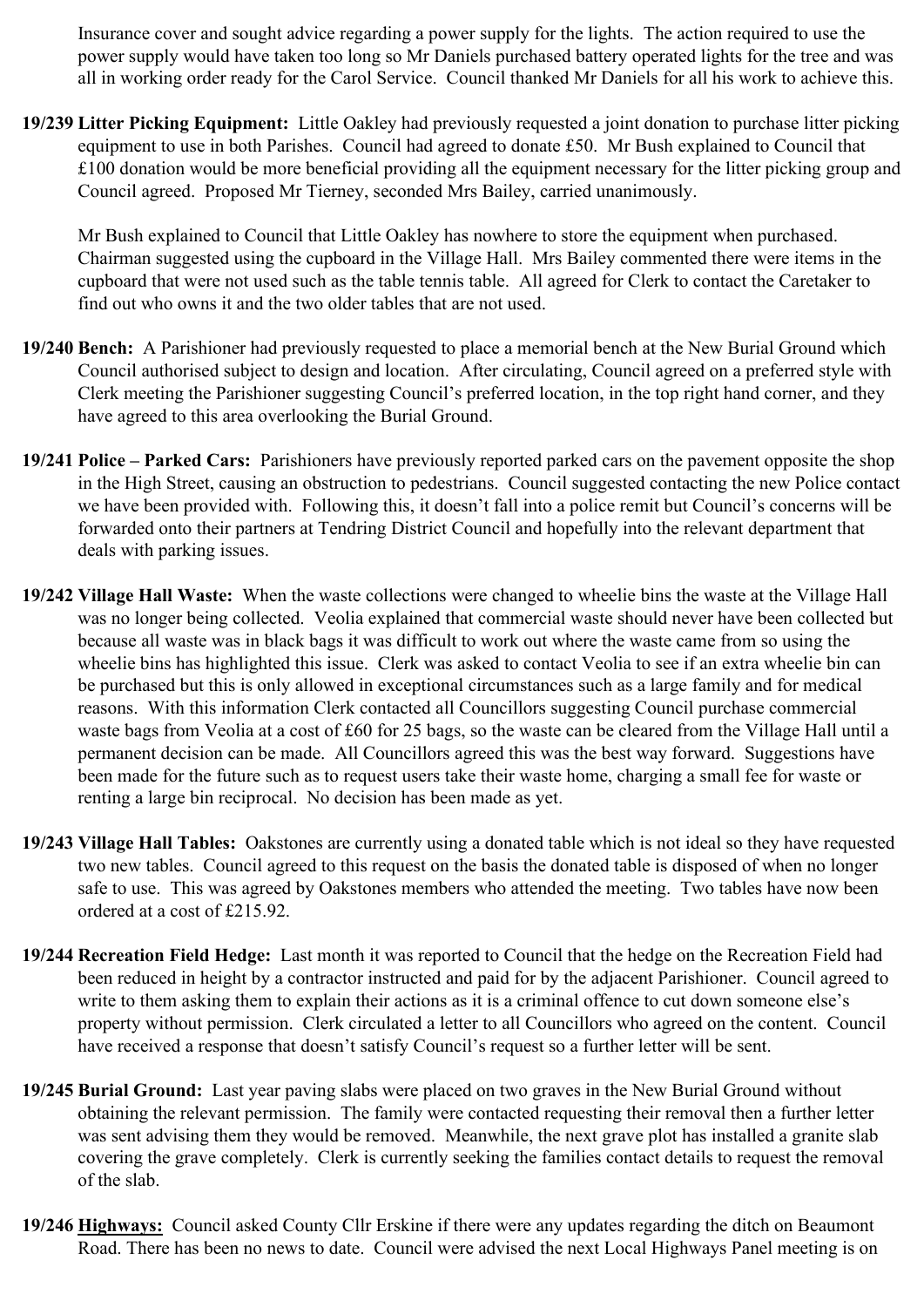th

6 January 2020. He also reported that patching work on B1414 will be taking place since damage was caused during the diversion.

 Mr Tierney reported a power cut at Woodlands and UKPN plans to install a power supply to the four new houses on Red Barn Lane with a diversion being put in place. Mr Tierney has been approached by residents of the area concerned about the proposed diversion and has contacted Power Networks to highlight the issues.

- **19/247 Precept:** Chairman disclosed the figures from Parish Council Accounts to determine next year's Precept. All agreed to look into this in further detail so Clerk will forward all information to Councillors.
- **19/248 Public Rights of Way:** A contractor has contacted Council offering their services to cut footpaths in the Parish. County Cllr Erskine talked about the devolution process that will happen in the future suggesting we work with other local Parishes, sharing one contractor.
- **19/248 Village Hall:** The blocked gutter and drain has now been cleared at the back of the Village Hall, with the contractor being thanked. Mrs Bailey suggested the storage areas need tidying and sorting and has been informed there is no asbestos in the building apart from maybe in the rear gutter area. Areas for improvement in the hall appear to be the back door and kitchen. Mrs Bailey will report to Council when more information has been obtained.
- **19/249 TDALC Report:** Mr Tierney reported that the Chairman of Tendring District Council has set up a Climate Change Working Party with funds of £30,000, getting experts to advise them. Tendring District Council hope to be Carbon Neutral by 2030 but this target seems unreasonable; 2050 being a more realistic target.

## **19/250 Planning:**

Application No: 19/01782/FUL Proposal: Proposed construction of 4 detached dwellings along with associated garages, a revision to The previously approved application 16/00546/OUT Location: Red Barn Farm Red Barn Lane Great Oakley Harwich Great Oakley Parish Council commented that this was an over development of the site.

Application No: 19/01866/FUL

| Proposal: | Proposed single storey extension to residential care home                 |
|-----------|---------------------------------------------------------------------------|
| Location: | Limetrees Harwich Road Great Oakley Harwich                               |
|           | Great Oakley Parish Council had no objections regarding this application. |

## **19/251 Accounts for Payment:**

| <b>Parish Council Expenditure</b> |  |
|-----------------------------------|--|
|-----------------------------------|--|

| <b>Rural Community Council of Essex</b> | Membership                      | 722601 | $f_{\rm L}$<br>72.60 |
|-----------------------------------------|---------------------------------|--------|----------------------|
| $E$ -On                                 | <b>Street Lighting</b>          | D/D    | £ $166.91$           |
| A & J Lighting Solutions                | <b>Street Light Maintenance</b> | 722602 | 47.82<br>$f_{\rm L}$ |
| A & J Lighting Solutions                | <b>Street Light Repair</b>      | 722603 | £ 126.60             |
| Lambert Smith Hampton                   | <b>Recreation Field Lease</b>   | 722604 | £ 275.00             |
| Great Oaktree Land Services             | Tree Crown Lifting              | 722605 | £ $400.00$           |
| <b>Autela Payroll Services</b>          | Payroll                         | 722606 | 47.08<br>£           |
| <b>Great Oaktree Land Services</b>      | Tree Work                       | 722607 | £ $550.00$           |
| Miss J Bootyman                         | Wages                           | 722608 | £ 269.02             |
| Miss J Bootyman                         | Funding for GDPR                | 722609 | £ $815.13$           |
| <b>TOTAL</b>                            |                                 |        | £2,770.16            |
| <b>Village Hall Income</b>              |                                 |        |                      |
| Post Office                             | Hall Hire                       |        | £ $50.00$            |
| Toddlers                                | Hall Hire                       |        | £187.00              |
| Line Dancing                            | Hall Hire                       |        | 17.00<br>£           |